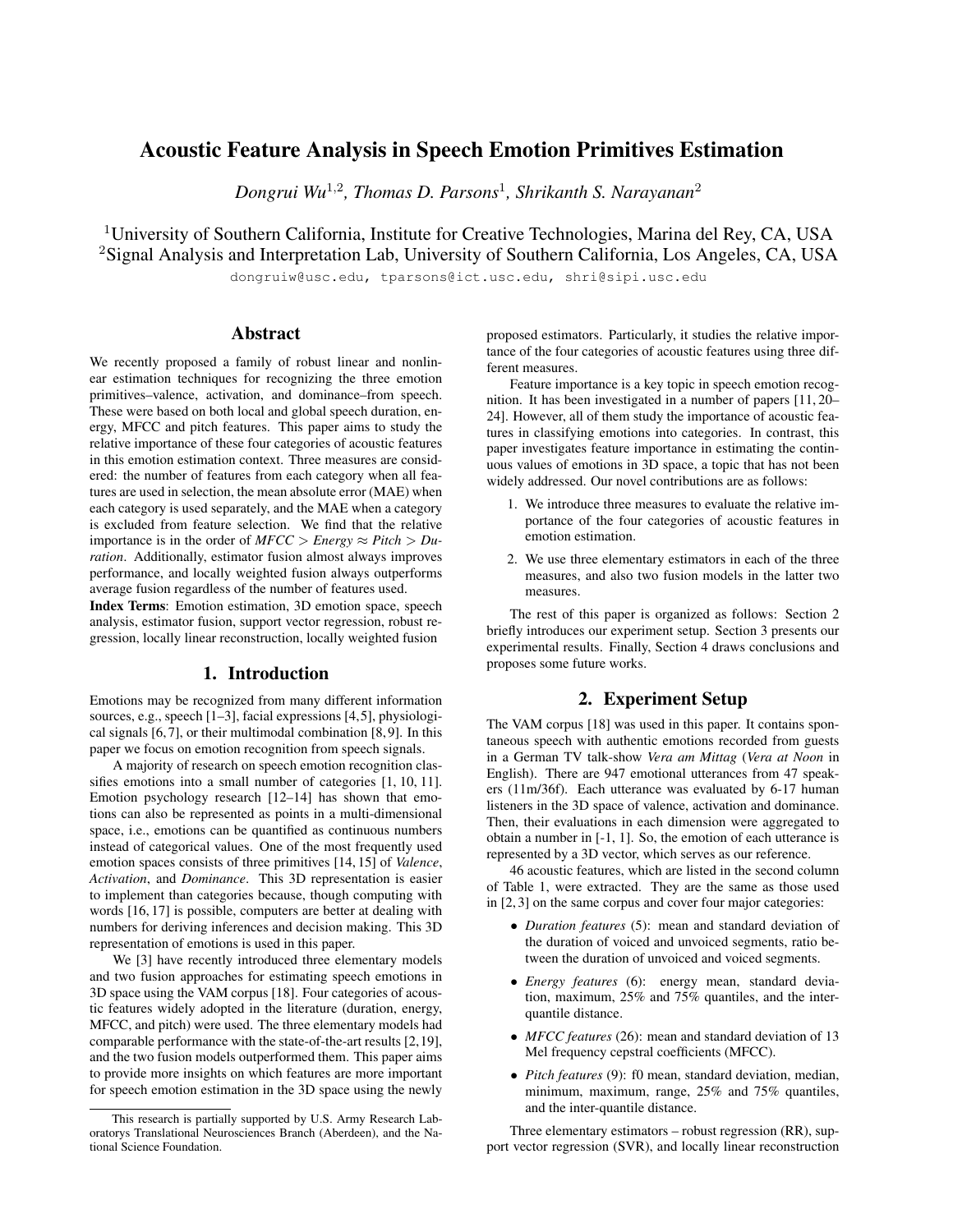

Figure 1: A flowchart for speech emotion primitives estimation.

(LLR), and two estimator fusion approaches – average fusion (AF) and locally weighted fusion (LWF), were constructed, as shown in Fig. 1. They are exactly the same as those reported in our previous study [3]. The three elementary estimators were chosen because they are diverse and complementary, in the sense that they cover both local model (LLR) and global models (RR and SVR), and both linear models (RR and LLR) and nonlinear model (SVR). So, we expect better performance when they are fused properly. AF takes the average of the three elementary estimators. LWF computes the weighted average of RR, SVR and LLR, where the weights are adaptive and dependent on the local performance of the elementary estimators.

For feature selection, we first ranked the features using the iterative sequential backward selection method [25], and then performed cross-validation according to the rank of the features to select the best subset. We started with all 46 features and gradually removed the worst feature until the 10-fold crossvalidation performance stopped improving.

## 3. Experimental Results

The mean absolute error (MAE) between the estimates,  $\hat{y}_n$ , and The mean absolute error (MAE) between the estimates,  $y_n$ , and<br>the human evaluations,  $y_n$ , i.e., MAE =  $\frac{1}{947} \sum_{n=1}^{947} |\hat{y}_n - y_n|$ , was used in performance evaluation. It has also been used in [2,3,19]. Three measures based on MAE were employed in this paper:

- 1. *Measure1*: The number of features from each category when all four categories are used in feature selection.
- 2. *Measure2*: The MAE when each category of features are used separately in feature selection.
- 3. *Measure3*: The MAE when a category is excluded from feature selection (the remaining three categories are used together).

Experimental results on the three measures are presented next.

#### 3.1. Experimental Results for Measure1

For Measure1, we used the number of features as an importance indicator and assume that the more features are selected from a certain category, the more important that category is. The features used by RR, SVR and LLR for estimating the three emotion primitives are shown in Table 1. Observe that:

- 1. Generally all four categories of features contributed in emotion primitives estimation. This is consistent with Batliner et al.'s [21] observation when these categories were used in emotion classification.
- 2. The optimal feature subsets for the three elementary estimators were different for each emotion primitive.
- 3. For RR, the importance of the four categories was in the order of *MFCC* > *Pitch* > *Energy* > *Duration*.

Table 1: The features used by RR, SVR and LLR for estimating the three emotion primitives. The rank of a feature in each category is determined by the number of times it appeared in the nine cases (shown in the last column); so, generally a higher rank indicates higher importance.

|                  |                    | RR |     |  | <b>SVR</b> |     |  | LLR |     |  |                         |
|------------------|--------------------|----|-----|--|------------|-----|--|-----|-----|--|-------------------------|
| Category Feature |                    | V  | A D |  | V          | A D |  | V   | A D |  | #                       |
|                  | pauseDurationStd   |    |     |  |            |     |  |     |     |  | $\overline{6}$          |
| Duration         | speechDurationMean |    |     |  |            |     |  |     |     |  | 3                       |
| Features         | pauseDurationMean  |    |     |  |            |     |  |     |     |  | 3                       |
|                  | pause2SpeechRatio  |    |     |  |            |     |  |     |     |  | $\,1$                   |
|                  | speechDurationStd  |    |     |  |            |     |  |     |     |  | $\overline{0}$          |
|                  | intensityMax       |    |     |  |            |     |  |     |     |  | $\overline{7}$          |
|                  | intensityQ75       |    |     |  |            |     |  |     |     |  | 5                       |
| Energy           | intensityStd       |    |     |  |            |     |  |     |     |  | $\overline{4}$          |
| Features         | intensityQRange    |    |     |  |            |     |  |     |     |  | $\overline{4}$          |
|                  | intensityMean      |    |     |  |            |     |  |     |     |  | 3                       |
|                  | intensityQ25       |    |     |  |            |     |  |     |     |  | 3                       |
|                  | f0Min              |    |     |  |            |     |  |     |     |  | $\overline{6}$          |
|                  | f0Q75              |    |     |  |            |     |  |     |     |  | 6                       |
|                  | f0Median           |    |     |  |            |     |  |     |     |  | 5                       |
| Pitch            | f0Q25              |    |     |  |            |     |  |     |     |  | 5                       |
| Features         | f0Mean             |    |     |  |            |     |  |     |     |  | $\overline{4}$          |
|                  | f0Max              |    |     |  |            |     |  |     |     |  | 3                       |
|                  | f0QRange           |    |     |  |            |     |  |     |     |  | $\overline{\mathbf{3}}$ |
|                  | f0Range            |    |     |  |            |     |  |     |     |  | $\overline{c}$          |
|                  | f0Std              |    |     |  |            |     |  |     |     |  | $\mathbf{1}$            |
| <b>MFCC</b>      | mfccMean1          |    |     |  |            |     |  |     |     |  | $\overline{9}$          |
|                  | mfccMean2          |    |     |  |            |     |  |     |     |  | 8                       |
|                  | mfccStd3           |    |     |  |            |     |  |     |     |  | 8                       |
|                  | mfccMean3          |    |     |  |            |     |  |     |     |  | 7                       |
|                  | mfccMean7          |    |     |  |            |     |  |     |     |  | 7                       |
|                  | mfccMean9          |    |     |  |            |     |  |     |     |  | 7                       |
|                  | mfccStd4           |    |     |  |            |     |  |     |     |  | 7                       |
|                  | mfccMean4          |    |     |  |            |     |  |     |     |  | 6                       |
|                  | mfccMean6          |    |     |  |            |     |  |     |     |  | 6                       |
|                  | mfccMean8          |    |     |  |            |     |  |     |     |  | 6                       |
|                  | mfccMean12         |    |     |  |            |     |  |     |     |  |                         |
|                  | mfccStd2           |    |     |  |            |     |  |     |     |  | 6                       |
|                  | mfccStd5           |    |     |  |            |     |  |     |     |  | 6<br>6                  |
| Features         |                    |    |     |  |            |     |  |     |     |  |                         |
|                  | mfccStd10          |    |     |  |            |     |  |     |     |  | 5                       |
|                  | mfccMean5          |    |     |  |            |     |  |     |     |  | 4<br>4                  |
|                  | mfccMean10         |    |     |  |            |     |  |     |     |  |                         |
|                  | mfccMean11         |    |     |  |            |     |  |     |     |  | 4                       |
|                  | mfccStd1           |    |     |  |            |     |  |     |     |  | 4                       |
|                  | mfccStd13          |    |     |  |            |     |  |     |     |  | 4                       |
|                  | mfccMean13         |    |     |  |            |     |  |     |     |  | $\overline{\mathbf{3}}$ |
|                  | mfccStd7           |    |     |  |            |     |  |     |     |  | 3                       |
|                  | mfccStd8           |    |     |  |            |     |  |     |     |  | 3                       |
|                  | mfccStd6           |    |     |  |            |     |  |     |     |  | $\overline{c}$          |
|                  | mfccStd12          |    |     |  |            |     |  |     |     |  | $\overline{c}$          |
|                  | mfccStd9           |    |     |  |            |     |  |     |     |  | $\mathbf{1}$            |
|                  | mfccStd11          |    |     |  |            |     |  |     |     |  | 1                       |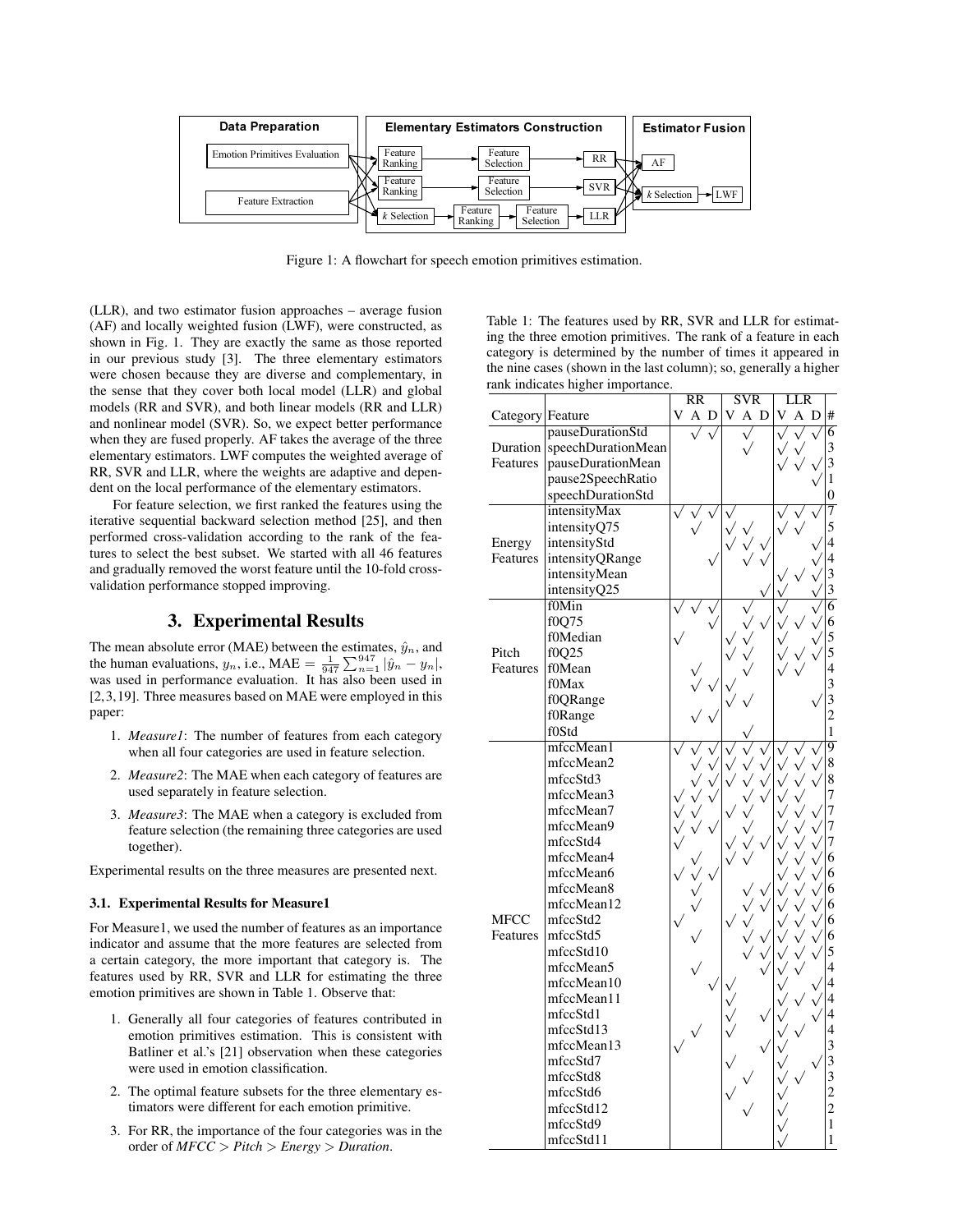

Figure 2: MAEs of the five estimators when the four categories of features were used separately. For example, "Duration" means only the five duration features were used in feature selection. "Full" means all 46 features from the four categories were used. A larger MAE means that category of features are less important. (a) Valence; (b) Activation; and, (c) Dominance.

- 4. For SVR, the importance of the four categories was in the order of *MFCC* > *Pitch* > *Energy* > *Duration* for Valence and Activation, and *MFCC* > *Energy* > *Pitch* > *Duration* for Dominance.
- 5. For LLR, the importance of the four categories was in the order of  $MFCC > Energy \approx Pitch >Duration$ .

In summary, the importance of the four categories was in the order of  $MFCC > Energy \approx Pitch >Duration$ .

#### 3.2. Experimental Results for Measure2

For Measure2, each category of features was used separately in feature selection. So, by comparing the MAEs of the models obtained from different categories, the importance of the four categories is directly evaluated. A comparison of the performances is shown in Fig. 2. Note that here a smaller MAE means a better performance and hence higher importance. Observe that:

- 1. For Valence, the importance of the four categories was in the order of *MFCC* > *Pitch* > *Energy* > *Duration*.
- 2. For Activation and Dominance, the importance of the four categories was in the order of *MFCC* > *Energy* > *Pitch* > *Duration*.
- 3. SVR always had the smallest MAE among the three elementary estimators, and LLR often had the largest.
- 4. When the number of features was small (i.e., when duration, energy, and pitch were used separately), LLR had much worse performance than RR and SVR, and fusion did not necessarily reduce the MAE.
- 5. LWF always outperformed AF, regardless of the number of features used.

In summary, the importance of the four categories was in the order of  $MFCC > Energy \approx Pitch >Duration$ , which is consistent with our finding in Measure1.



Figure 3: MAEs of the five estimators when one category of features were excluded. For example, "MFCC" means the 26 MFCC features were excluded in feature selection whereas all other 20 features were used. "Full" means all 46 features from the four categories were used. A larger MAE means that category of features are more important. (a) Valence; (b) Activation; and, (c) Dominance.

#### 3.3. Experimental Results for Measure3

For Measure3, each time we excluded one category of features from feature selection and used the remaining three categories. The MAE in Measure3 is an indirect importance indicator, in contrast to Measure2, because here the MAE is an indicator of performance loss if a category of features are not used. However, Measure3 may be more meaningful than Measure2 since in practice we usually combine features from different categories, and Measure3 indicates how much new useful information a category can add to the existing feature combination.

A comparison of the performances is shown in Fig. 3. Note that for Measure3 a larger MAE means higher importance, because a larger MAE indicates that the estimation performance downgrades more when that category of features are excluded. Observe that:

- 1. For the three elementary estimators, MFCC was always the most important. Generally, Duration was the least important. Pitch and Energy were moderately important; however, there was no clear evidence that one was more important than the other.
- 2. For the two fusion models, the importance of the four categories was in the order of *MFCC* > *Energy* > *Pitch* > *Duration*.
- 3. Fusion models almost always outperformed the elementary models, and LWF always outperformed AF.

In summary, the importance of the four categories was in the order of  $MFCC > Energy \approx Pitch >Duration$ , which is consistent with our findings in Measure1 and Measure2.

## 4. Conclusions and Future Works

In this paper, we have compared the relative importance of four categories of acoustic features in speech emotion estimation,